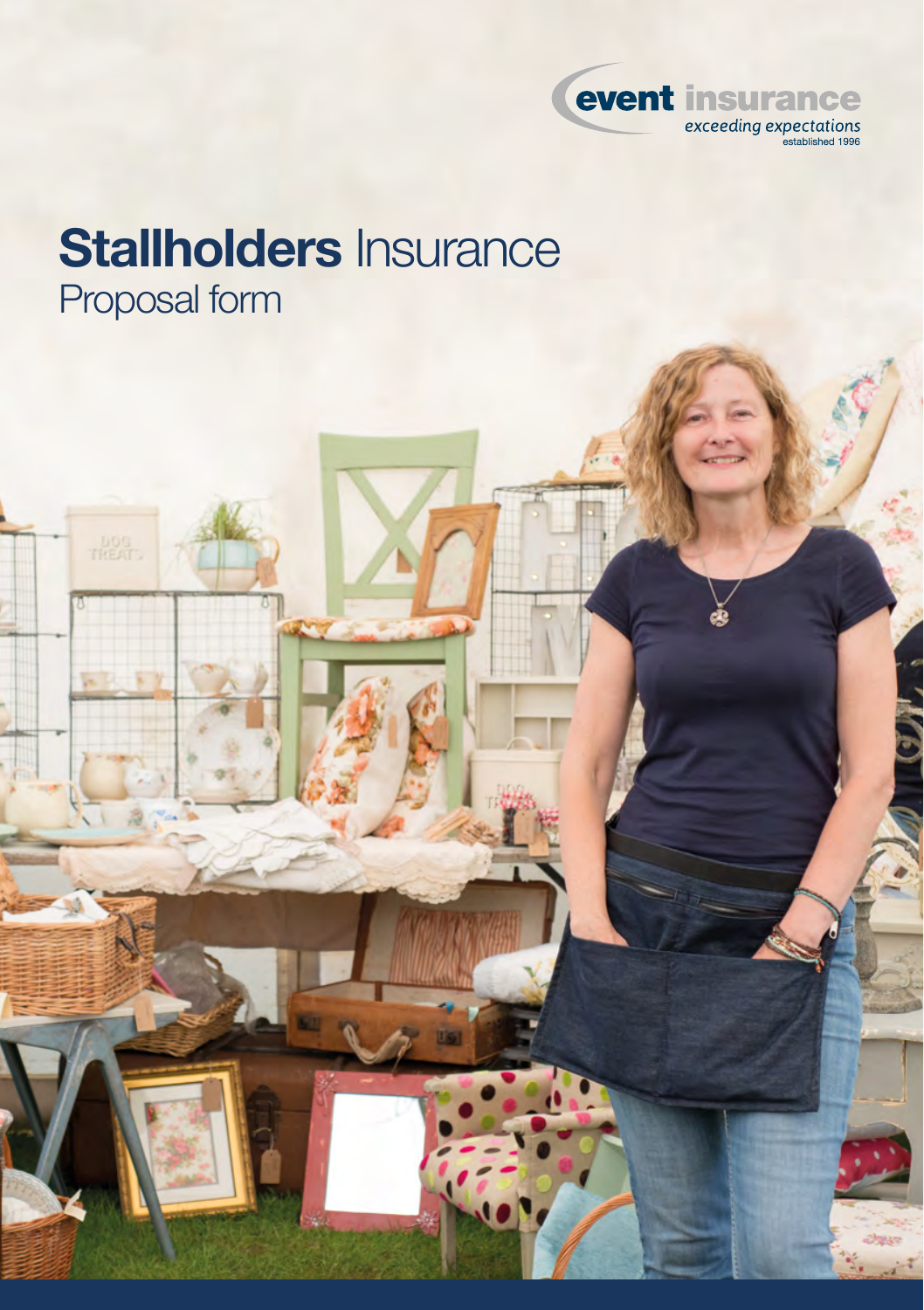## About you

|                               | Organisation and legal title (Ltd, Committee, PLC etc.) |          |
|-------------------------------|---------------------------------------------------------|----------|
| Title                         | Name I                                                  |          |
| Address                       |                                                         |          |
|                               |                                                         | Postcode |
| Daytime contact telephone no. |                                                         |          |
| Email                         |                                                         |          |

**Please take time to fill-in this section correctly by ticking the box next to the premium level you require on the charts below – an example is shown opposite. Lastly, fill in the total premium box below.**

| Whilst organising or participating in any event have you, or any official<br>committee member or co-organiser:                                                                                   |  | <b>No</b> |
|--------------------------------------------------------------------------------------------------------------------------------------------------------------------------------------------------|--|-----------|
| a) Suffered any loss or circumstance which has, or might have given rise<br>to a claim under this type of insurance in the last five years?                                                      |  |           |
| b) Had any insurance declined, cancelled or had special terms imposed<br>by any event insurer?                                                                                                   |  |           |
| Have you or any official committee member, partner, co-organiser or member of<br>the insured been convicted of any criminal offence other than a driving offence,<br>which is currently unspent? |  |           |

This policy is suitable for those attending events with a pitch no larger than 3 metres by 3 metres with a basic setup i.e. selling from a table top.

Do you need cover for a single event or multiple events?

□ Single **Multiple** 

### Single event

| Name of event                                                                                                                                                  |  |  |
|----------------------------------------------------------------------------------------------------------------------------------------------------------------|--|--|
| Name of venue                                                                                                                                                  |  |  |
| Address                                                                                                                                                        |  |  |
|                                                                                                                                                                |  |  |
|                                                                                                                                                                |  |  |
| Postcode                                                                                                                                                       |  |  |
| Date(s) of your event:*                                                                                                                                        |  |  |
| From<br>To                                                                                                                                                     |  |  |
| *The prices listed on this proposal form are for cover for 1 day<br>for a single event. If you need extra days cover, an additional<br>premium may be charged. |  |  |

### Multiple events

When would you like cover to start?

Please select your required combination of events and days cover:

 $\Box$  Up to 100 events lasting 1 day in duration

 $\Box$  Up to 50 events lasting 2 days in duration

 $\Box$  Up to 33 events lasting 3 days in duration

 $\Box$  Other – bespoke number of days and events

If other please state the maximum number of events to be covered and the maximum daily duration for these events: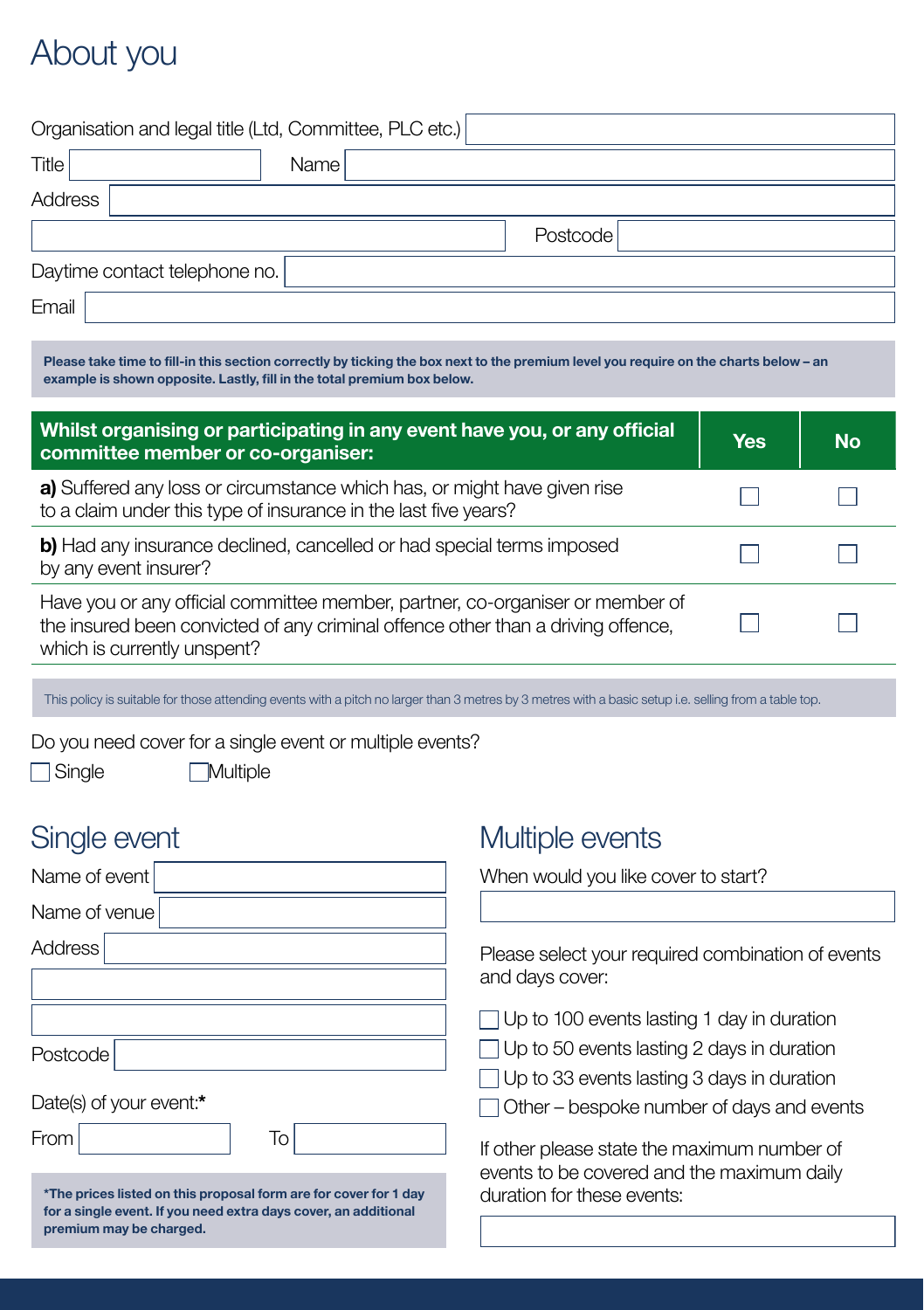## Event activities

#### **PLEASE NOTE:**

Please take reasonable care to answer all the questions honestly and to the best of your knowledge. Your answers to the questions will affect our decision to provide cover and the premium charged. If you don't understand a question or cannot answer it, please contact us immediately because if you don't answer the questions correctly, your policy may be void.

| Will the event(s) you are attending be of any of the following nature(s):                                                                   |  | <b>No</b> |
|---------------------------------------------------------------------------------------------------------------------------------------------|--|-----------|
| Marches (excluding lesbian, gay, bisexual or transgender Pride events),<br>protests or rallys?                                              |  |           |
| Raves or unlicensed/unapproved music events?                                                                                                |  |           |
| Will you be promoting or preaching religious, political, cultural or social causes<br>with potentially controversial or extreme ideologies? |  |           |

| Will you be selling, demonstrating, performing or exhibiting any<br>of the following? |  | <b>No</b> |
|---------------------------------------------------------------------------------------|--|-----------|
| Firearms or projectiles?                                                              |  |           |
| Drugs or medical paraphernalia?                                                       |  |           |
| Alcohol                                                                               |  |           |
| Body modification, manipulation or body/health treatments?                            |  |           |
| Please select those which best describe you stall set up:                             |  |           |
| <b>Floor based stall</b><br>Marquee<br>Table top                                      |  |           |
| $\Box$ Free-standing cabinets<br>Catering tent<br>Gazebo                              |  |           |
| Other (please describe your stall setup)                                              |  |           |
|                                                                                       |  |           |
|                                                                                       |  |           |
|                                                                                       |  |           |

Please describe the types of goods or services you will be selling: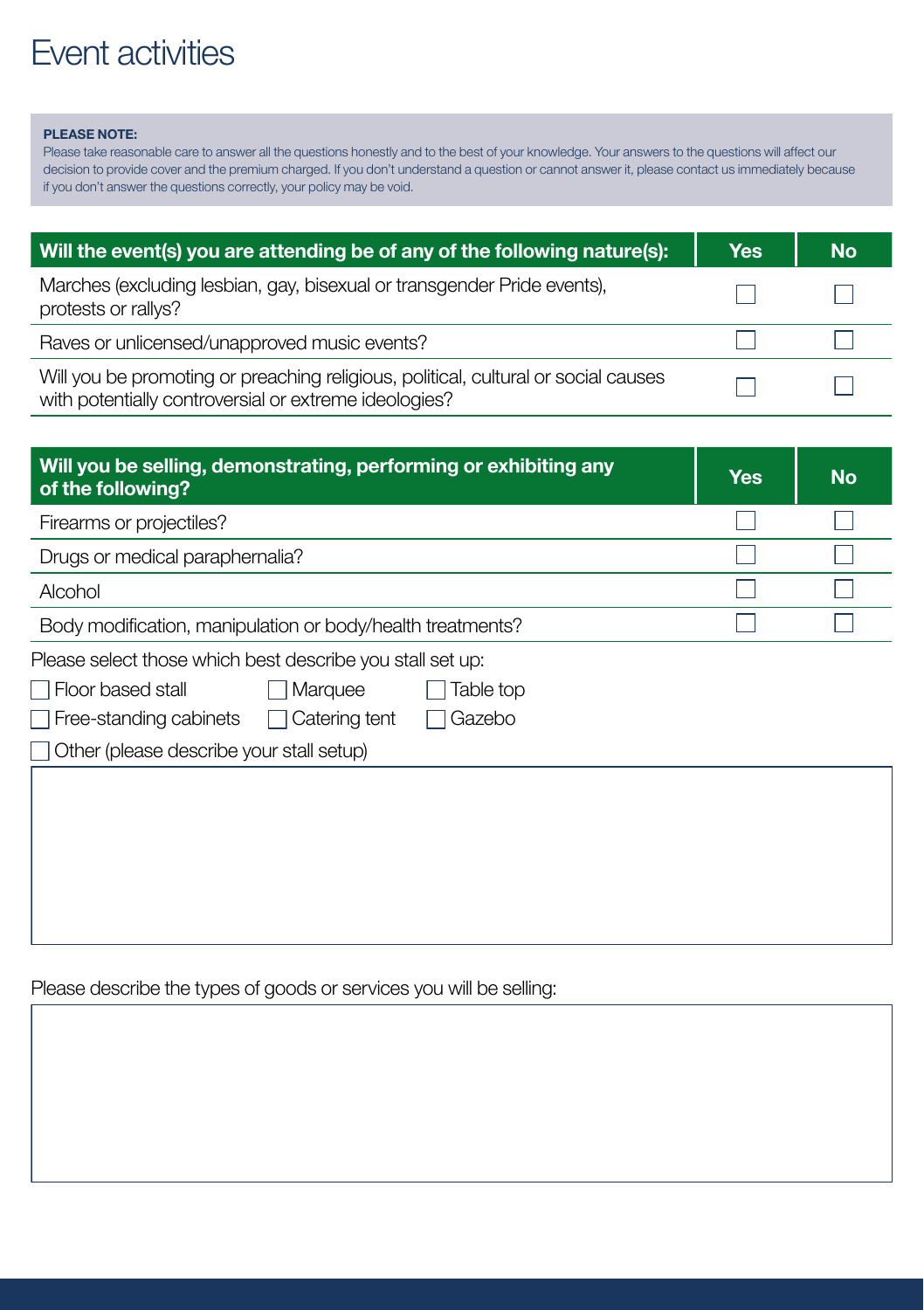## Event activities

Please describe the type of event(s)/exhibition(s) you will be attending:

**This policy is suitable for those attending events with a pitch no larger than 3 metres by 3 metres with a basic setup i.e. selling from a table top. If you are attending an event and using an exhibition shell, exhibiting artwork, vehicles and/or demonstrating goods using a pitch with stands/stalls in an area larger than a 3 metres by 3 metres area, please use our exhibitors policy. This policy is not suitable if you are any of the following: a caterer or providing hot food; a mobile bar, hospitality area/tent or; a dance tent. Please refer to our One Off event policy.**

#### **Main exclusions**

For full terms and conditions a specimen policy wording is available online.

- **•**  The first £250 of each and every claim for accidental damage or loss of property.
- **•**  Any event staged outside the UK.
- Damage to flooring or ground except damage to carpets and rugs.
- Theft of equipment, unless by forcible or violent means.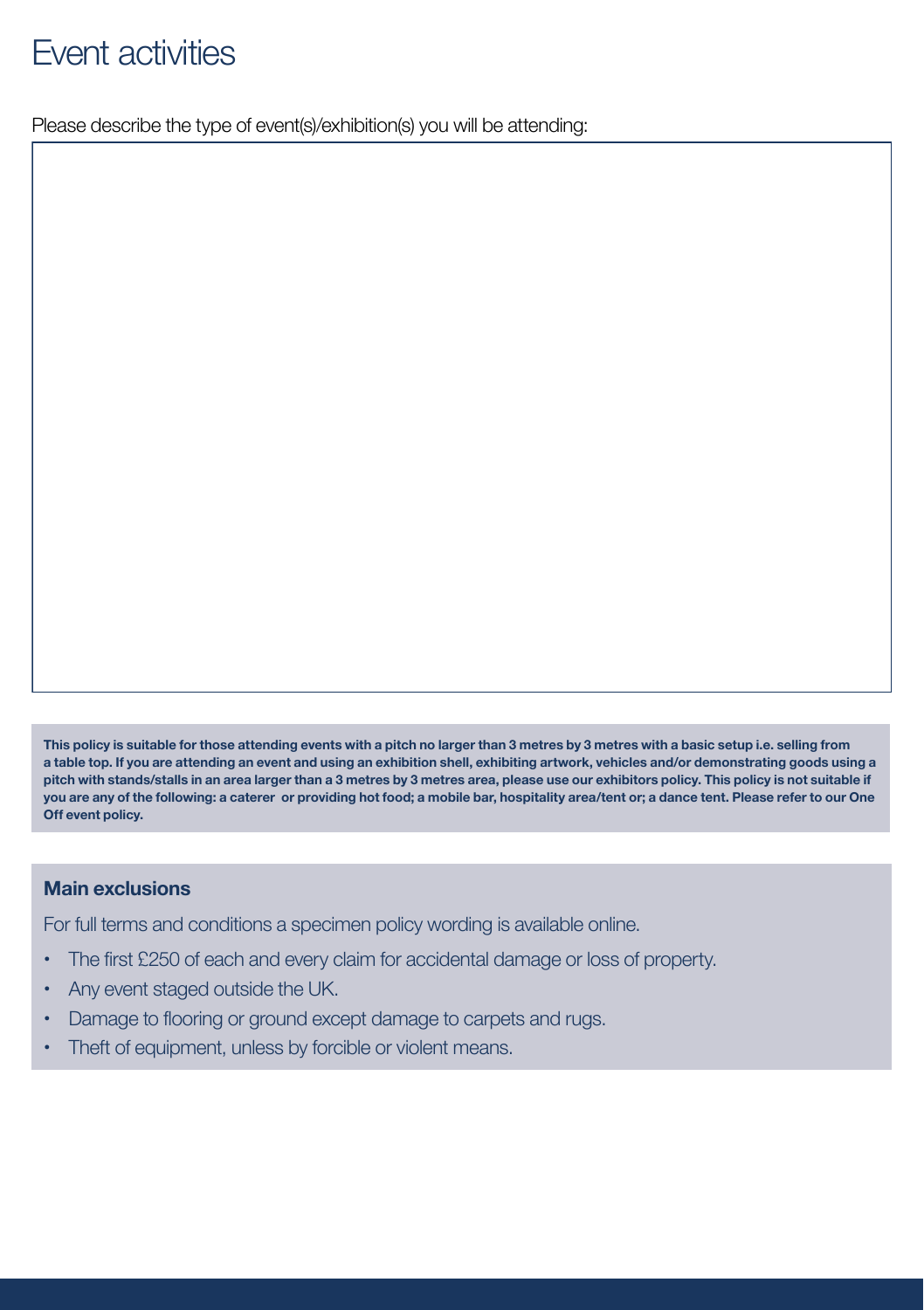## Premiums for single events (including insurance premium tax)

| <b>Public Liability</b> | <b>PREMIUMS</b> |     |                  |             |
|-------------------------|-----------------|-----|------------------|-------------|
| <b>NUMBER OF EVENTS</b> | £1M             | £2M | £5M              | <b>E10M</b> |
| Single event            | £28             | E33 | £39 <sup>′</sup> | £52         |

### **Employer's Liability**

|                                      | <b>FILMIUMJ</b> |       |  |
|--------------------------------------|-----------------|-------|--|
| <b>LEMPLOYERS</b>                    | £5M.            | £10M  |  |
| Up to 5 volunteers/helpers/employees | £16'            | £26 I |  |

### **Stock and stand cover**

| <b>COVER UP TO</b> | <b>PREMIUM</b> |  |  |
|--------------------|----------------|--|--|
| £2,000             | £16            |  |  |

| <b>TOTAL PREMIUM</b> |  |
|----------------------|--|
|----------------------|--|

**PREMIUMS** 

## Premiums for multiple events (including insurance premium tax)

| <b>Public Liability</b>   |      | <b>PREMIUMS</b> |      |      |
|---------------------------|------|-----------------|------|------|
| <b>I NUMBER OF EVENTS</b> | £1M  | £2M             | £5M  | £10M |
| Multiple events           | £121 | £153            | £191 | £253 |

### **Employer's Liability**

|                                      | <b>PREMIUMS</b> |      |  |
|--------------------------------------|-----------------|------|--|
| <b>EMPLOYERS</b>                     | £5M             | £10M |  |
| Up to 5 volunteers/helpers/employees | £52             | £78I |  |

### **Stock and stand cover**

| <b>COVER UP TO</b> | <b>PREMIUM</b>  |
|--------------------|-----------------|
| £2,000             | E6 <sup>1</sup> |

| <b>TOTAL PREMIUM</b> |  |
|----------------------|--|
|----------------------|--|